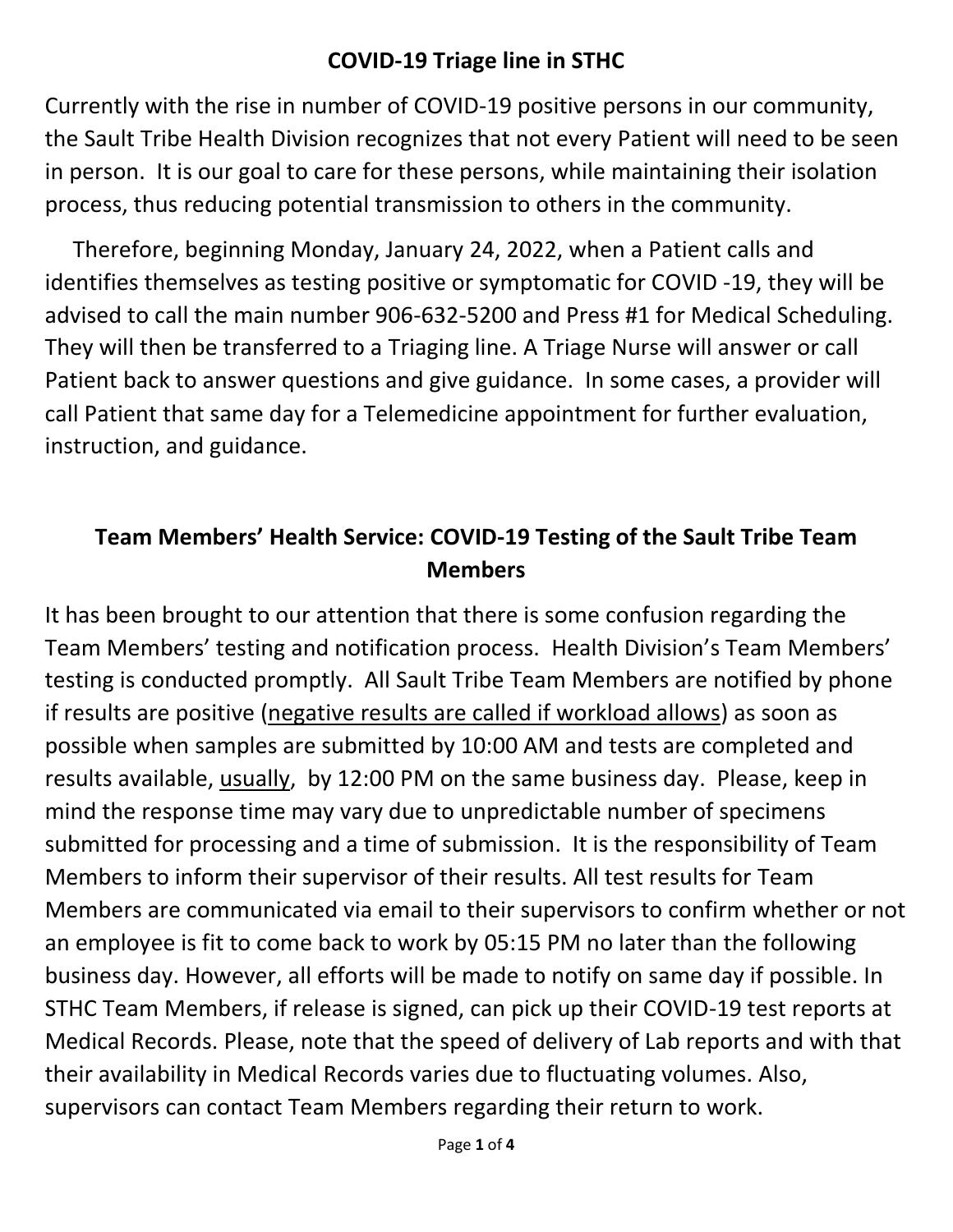## **COVID-19 Updates and Recommendations**

The COVID-19 virus continues to mutate and is rapidly spreading through our area. The best ways to protect yourself from COVID-19 are:

- A. Wash your hands frequently
- B. Social distance by staying 6 ft apart
- C. Wearing your mask in public places and consider the use of N95 respirator (instead of cloth or surgical mask) if you can tolerate it
- D. Frequent cleaning of high touch areas and your home
- E. Obtain the recommended vaccinations against COVID-19 as soon as possible. Vaccines are widely available and free. Vaccination is the best way to avoid severe disease

# **Quarantine vs. Isolation**

- You **[quarantine](https://www.cdc.gov/coronavirus/2019-ncov/your-health/quarantine-isolation.html#quarantine)** when you have been exposed to the virus and may or may not have been infected.
- You **[isolate](https://www.cdc.gov/coronavirus/2019-ncov/your-health/quarantine-isolation.html#isolation)** when you are sick or when you have been infected with the virus, even if you don't have symptoms.

Always follow your medical provider's advice. You may use OTC Tylenol or Motrin for body aches, headaches, and fevers. OTC cough medication for coughing.

You may qualify for antiviral treatment with Paxlovid or Molnupiravir or a treatment called Monoclonal Antibodies if you test positive for COVID-19 and meet certain criteria which put you at risk for more severe illness. You can contact your local hospital or medical provider to see if you would qualify for these treatments.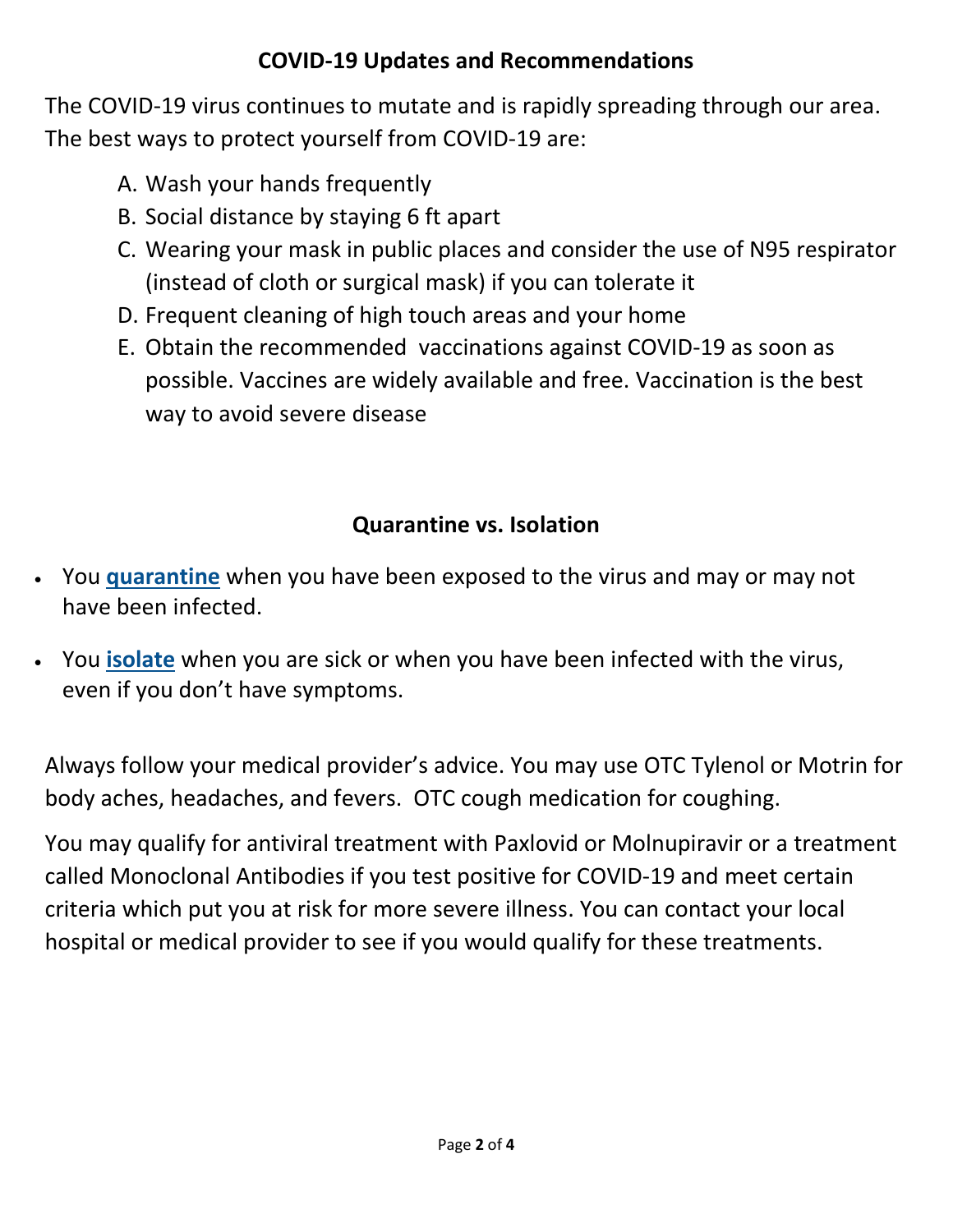

#### INDIVIDUALS 12 OR OLDER MAY QUALIFY FOR A MONOCLONAL ANTIBODY TREATMENT IF THEY HAVE CERTAIN AGE-BASED RISK FACTORS

| <b>AGES 12-17</b>                                                                                                                                                                                                                                                                                                                                                                                                                                                                                                                                 | <b>AGES 18-54</b>                                                                                                                                                                                                                                                                                                                                                                      | <b>AGES 55-64</b>                                                                                                                                                                                                                                                                                                                                                                                     | <b>AGES 65 OR OLDER</b>         |
|---------------------------------------------------------------------------------------------------------------------------------------------------------------------------------------------------------------------------------------------------------------------------------------------------------------------------------------------------------------------------------------------------------------------------------------------------------------------------------------------------------------------------------------------------|----------------------------------------------------------------------------------------------------------------------------------------------------------------------------------------------------------------------------------------------------------------------------------------------------------------------------------------------------------------------------------------|-------------------------------------------------------------------------------------------------------------------------------------------------------------------------------------------------------------------------------------------------------------------------------------------------------------------------------------------------------------------------------------------------------|---------------------------------|
| Obesity*<br><b>Diabetes</b><br>Chronic kidney disease<br>A condition or are taking<br>medication that weakens<br>the immune system**<br>Heart condition that<br>is congenital or acquired<br>such as heart failure,<br>cardiomyopathies, and<br>possibly<br>high blood pressure<br>(hypertension)<br>Sickle cell disease<br>A developmental<br>condition like cerebral<br>palsy<br>Daily medicine for asthma<br>or another long-term lung<br>disease<br>Dependent on regular use<br>of medical technology like<br>a ventilator or feeding<br>tube | Obesity*<br><b>Diabetes</b><br>Chronic kidney disease<br><b>Heart condition</b><br>such as heart failure.<br>cardiomyopathies, and<br>possibly high blood<br>pressure<br>(hypertension)<br>Pregnancy<br>A condition or are<br>taking medication that<br>weakens the immune<br>system**<br>Dependent on<br>regular use of medical<br>technology like a<br>ventilator or feeding<br>tube | Obesity*<br><b>Diabetes</b><br>Chronic kidney disease<br>A condition or are<br>taking medication that<br>weakens the immune<br>system**<br>Heart or circulatory<br>disease<br>High blood pressure<br>A long-term lung<br>disease like chronic<br>obstructive pulmonary<br>disease (COPD) or<br>asthma<br>Dependent on<br>regular use of medical<br>technology like a<br>ventilator or feeding<br>tube | Anyone 65 or older<br>qualifies |
| Obesity is defined as: 18 or older with a body mass index (BMI) of 35 or above or for 12-17 year olds with a BMI above the 85th percentile for their age<br>and gender based on Centers for Disease Control and Prevention growth charts.                                                                                                                                                                                                                                                                                                         |                                                                                                                                                                                                                                                                                                                                                                                        |                                                                                                                                                                                                                                                                                                                                                                                                       |                                 |

\*\* Up to the individual healthcare provider's judgment.

Source: CombatCOVID.hhs.gov